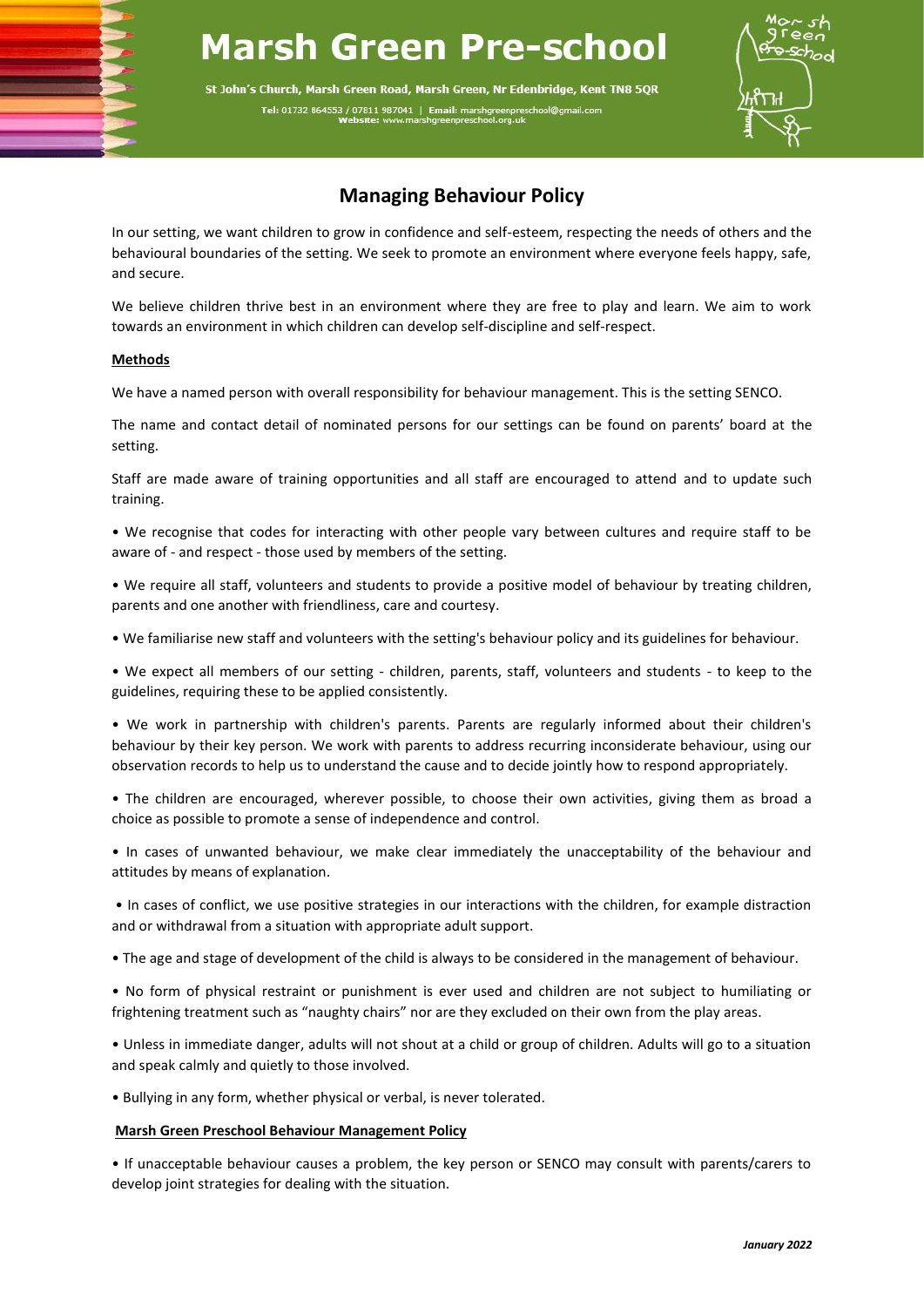• With the permission of the parent/carer, advice may be sought from outside agencies such as the area SENCO, Health Visitor or the Behavioural Service.

• In extreme circumstances, if a child has become totally uncooperative and their behaviour is likely to become a danger to themselves or others, parents/carers may be asked to collect their child from the setting early.

• After consultation with senior management, the parent/carer may be asked to withdraw a child either for a period of time, or permanently if staff feel that, despite the strategies put into place, the child's behaviour has become an issue of safety.

Reluctance to co-operate by a child where possible, when staff observe children 'being good', they should use praise to reward children for the 'good' behaviour. In addition, good humour, role modelling and positive body language is used to encourage children to co-operate in the day to day routines of the setting.

#### **On the occasions where a child shows a strong reluctance to co-operate**:

• When children behave in inconsiderate ways, we help them to understand the outcomes of their action and support them in learning how to cope more appropriately

- We explain at the child's developmental level what we would like them to do.
- We offer to help them (e.g. a great many things to clear up would be a daunting task for a young child).
- We encourage and praise any small co-operative act.
- We may ask another child to help and offer praise as appropriate.
- We may re-enforce the concept of helping and co-operating through stories and puppets.
- We look for signs of co-operation from the child during other routines and give praise as appropriate.

• We do not use corporal punishment and, so far as it is reasonably practicable, shall ensure that corporal punishment is not given to any child by: a) any person who cares for, or who is in regular contact with children. b) any person working on the premises.

• Staff must not threaten corporal punishment, nor use or threaten any form of punishment that could have an adverse impact on the child's well-being. Practices that humiliate or frighten the child must not be used.

• Food/drink must never be withheld as a sanction for bad behaviour.

• Good behaviour is valued and encouraged, according to the children's different stages of development. Children will be encouraged to:

- a. Show respect for themselves and others by being polite, caring and sharing.
- b. Understand what they do and say has an effect on others.
- c. Show respect for school resources and property.
- d. Consider their own safety and walk while indoors and moving between buildings.
- We do not use techniques intended to single out and humiliate individual children.

• We use physical restraint, such as holding, only to prevent physical injury to children or adults and/or serious damage to property.

#### **Bullying**

Bullying involves the persistent physical or verbal abuse of another child or children.

If a child bullies another child or children: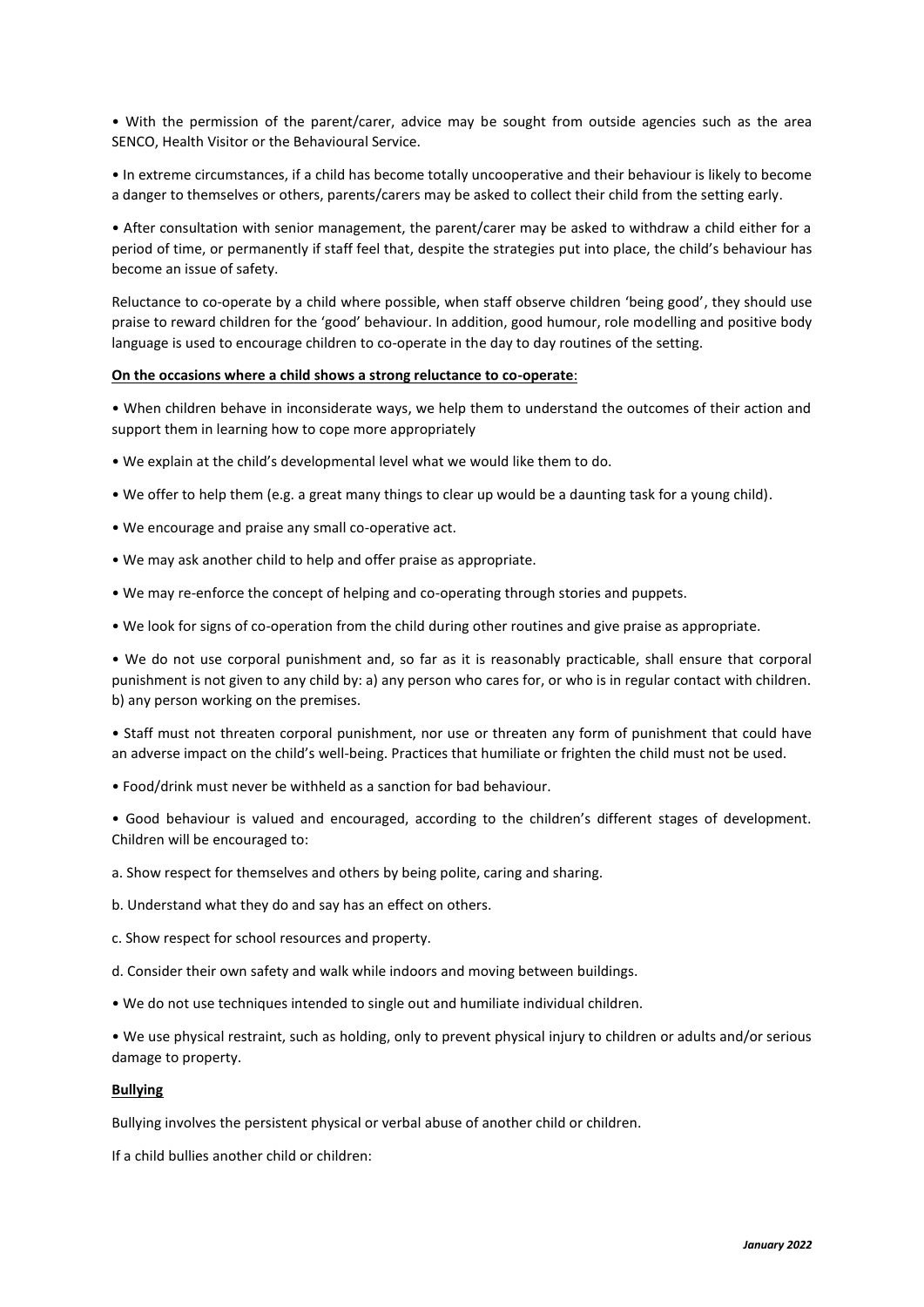We intervene to stop the behaviour.

- We would leave another adult to deal with the hurt child if necessary.
- We explain to the child why his/her behaviour is unacceptable using words that the child can understand
- We reassure the child that has been bullied.
- Where appropriate, we would include the child in the care of the child who been hurt.
- We make sure that the child who bullies receives praise when they display acceptable behaviour.
- We do not label children who bully.
- We share what has happened with both sets of parents/carers, explaining our procedures.

• Any such incidents are recorded on an incident sheet. An accident sheet is used for the child who was hurt. Parents will be asked to sign to confirm they have been informed.

• Confidentiality is maintained at all times.

#### **Biting**

Many children go through stages in their development, where they exhibit behaviour that others find unacceptable. Biting in particular is a very unpleasant form of behaviour that is particularly prevalent in children whose language skills are only just developing and can often be an expression of frustration that they have not yet acquired the skills to express what they are feeling.

Temper tantrums are another form of behaviour that most children of a similar age or developmental stage go through. Happily, just as temper tantrums eventually diminish with age, so usually does biting.

Our Preschool always follows the same procedures in the event of a child being bitten.

Our procedures are as follows:

• To comfort the bitten child and administer appropriate First Aid.

• To explain to the biting child why biting is unacceptable, that it hurts the other child and show the mark or bruise.

• Remove the biting child from the circumstances that provoked the biting for a short period of time.

• We will always inform the parents of the bitten child. The incident must be recorded in our Incident book. If the bite leaves marks then an entry must also be made in our Accident Book and linked back to the Incident book.

• We will always inform the parents of the child that has bitten and explore with them their strategy for dealing with such incidents if they occur at home or elsewhere. (If their strategy was a direct contradiction of our strategy, e.g. parent biting the child back, we would explain why we thought this was an inappropriate response.)

• To discuss with other staff members the incidents concerned and evaluate and monitor the situation for the future.

• In a small minority of cases where the biting is persistent to the point of serious concern, it may be appropriate to enlist the help of other professionals, e.g. Health Visitor, Child Psychologist, to look closely at any other contributory factors. This would only be done in consultation with parents/carers.

• It is not our Preschool's policy to "expel" a child for this type of behaviour as this only removes the child and does not address the problem.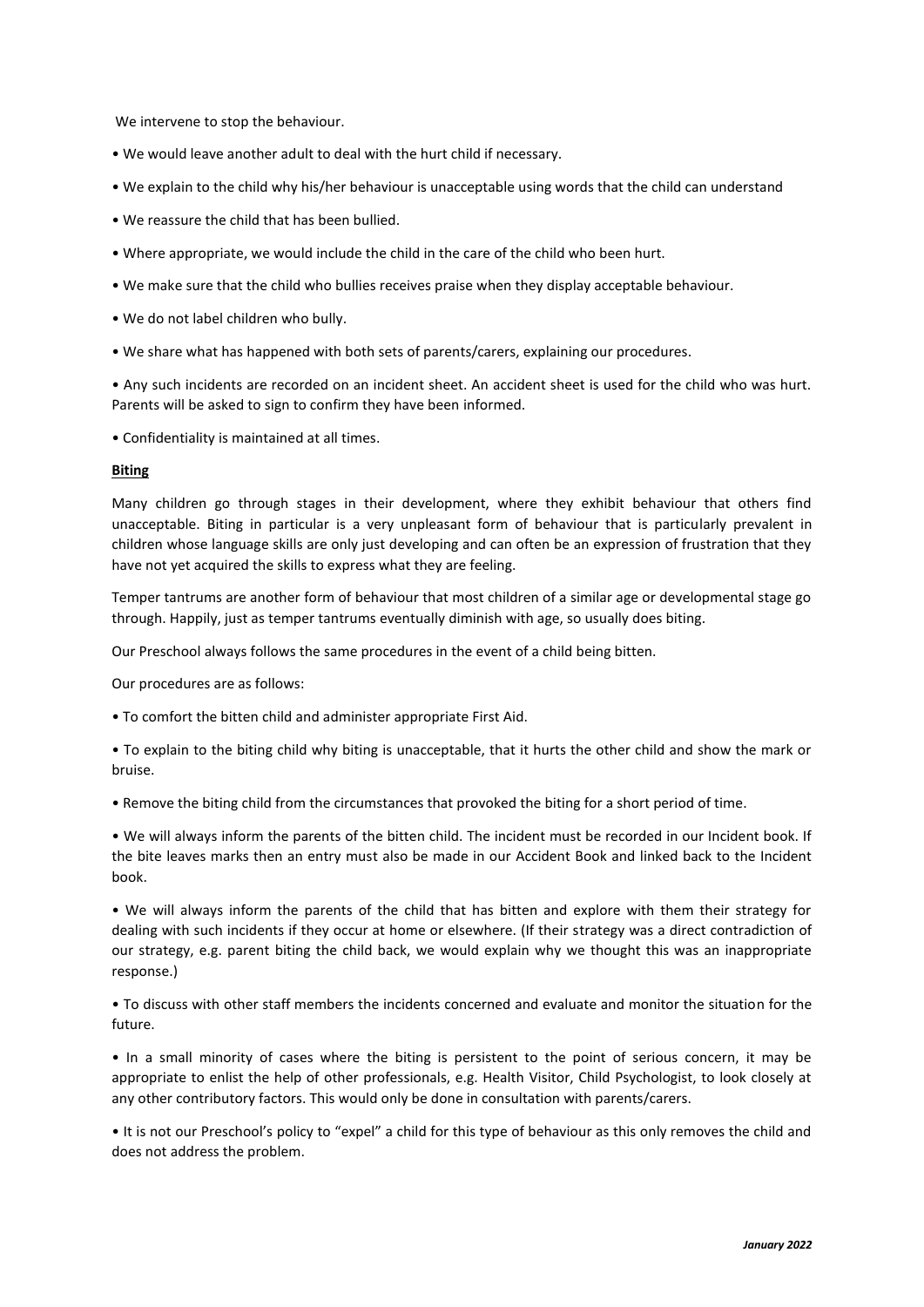• Staff members will not disclose the identity of the child that has bitten as it is vital to maintain the confidentiality of the children concerned. We ask for your support in the event of a child biting or being bitten and hope that you will understand the need for our Policy and Procedures which are to safeguard the interests of all those concerned.

Marsh Green Pre-School Behaviour Management Policy Disputes between children physical intervention is only seen as appropriate when it is necessary to prevent personal injury to the child, other children or an adult, to prevent serious damage to property, or in what would reasonably be regarded as exceptional circumstances.

#### **Any such incident**

• We do not immediately intervene in minor disputes but observe from a distance where appropriate so that children can learn to resolve their own difficulties.

• If intervention is necessary, we acknowledge the feelings of the children concerned e.g. "I can see that you are angry".

• We listen to both children's views and thoughts and then help them to find their own solutions or suggest solutions for them.

• We aim to ensure that both children leave the dispute content with the outcome.

• Staff will have a generous approach with verbal praise for positive behaviour and achievement. Rewards such as stickers and privileges may be used to encourage positive behaviour.

- Unacceptable behaviour should be addressed by using positive techniques such as:
- a. Early intervention and re-directing children.
- b. Praising and reinforcing good behaviour.
- c. Encouraging sharing and negotiation.
- d. Helping children to understand the effects of their behaviour on others.
- e. Help children to challenge bullying.
- f. Encourage responsibility such as tidying up, during and at the end of the play session.

#### **Sanctions**

- a. Discussions and verbal warnings.
- b. Movement from area where behaviour is unacceptable.
- c. Sitting down in a quiet area to reflect on behaviour for short time.

• Staff should recognise that children are learning to deal with a range of emotions and feelings. Acknowledge these feelings and work with the children to find constructive solutions.

• Explain to the children why their behaviour is unacceptable and be consistent in applying agreed procedures.

• Avoid discussing children's behaviour with staff or parents in front of them or others.

• If behaviour is consistently poor, discussions will take place with parent/carer to establish if there are any underlying reasons for behaviour. Routines will be established with parents to provide consistency and support for the child.